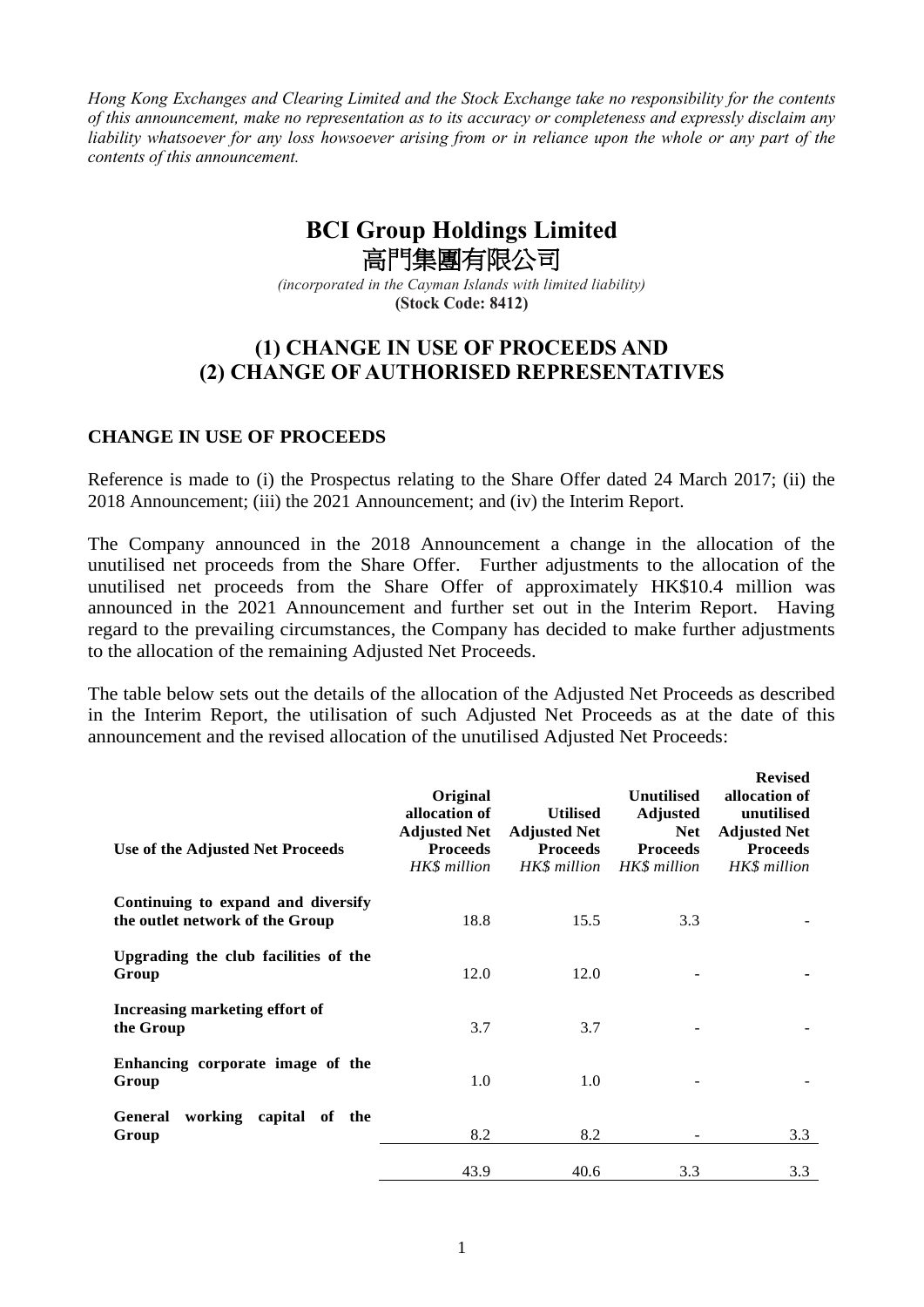#### **Reasons for changing the use of proceeds**

The Group had unaudited cash and cash equivalents of HK\$3.4 million as at 30 November 2021. In addition, the operations and financial performance of the Group is expected to be negatively impacted by COVID-19 related restrictions of business on bars and clubs since January 2022. While revenue will invariably continue to be adversely affected, the Group will continue to incur necessary operating expenses. Accordingly, the Board considers that it would be appropriate to make available the residual net proceeds from Share Offer of approximately HK\$3.3 million (which was originally allocated to expanding and diversifying the outlet network of the Group) towards the general working capital of the Group.

## **CHANGE OF AUTHORISED REPRESENTATIVE**

The Board announces that, due to personal work arrangements and intention to be more focus on handling the Group's business operations, Mr. Ng Shing Chun, an executive Director, has resigned as Authorised Representative with effect from 14 March 2022, but will continue to act as an executive Director.

Mr. Ng Shing Chun has confirmed that he has no disagreement with the Board and there is no other matter relating to his resignation as Authorised Representative that needs to be brought to the attention of the shareholders of the Company and/or the Stock Exchange.

The Board is pleased to announce that Mr. Wong Chi Yung, an executive Director, has been appointed as the Authorised Representative with effect from 14 March 2022.

## **DEFINITIONS**

| "Adjusted Net Proceeds"     | the adjusted net proceeds after the change of use of<br>proceeds from Share Offer as disclosed in 2021<br>Announcement                                                                                                                                                                                                                        |
|-----------------------------|-----------------------------------------------------------------------------------------------------------------------------------------------------------------------------------------------------------------------------------------------------------------------------------------------------------------------------------------------|
| "Authorised Representative" | an authorised representative of the Company for the<br>purpose of Rule 5.24 of the GEM Listing Rules and an<br>authorised representative of the Company for accepting<br>service of process or notice on behalf of the Company in<br>Hong Kong as required under Part 16 of the Companies<br>Ordinance (Chapter 622 of the Laws of Hong Kong) |
| "Board"                     | the board of Directors                                                                                                                                                                                                                                                                                                                        |
| "Company"                   | BCI Group Holdings Limited 高門集團有限公司, a<br>company incorporated in the Cayman Islands with limited<br>liability, and the issued shares of which are listed on GEM<br>of the Stock Exchange (stock code: 8412)                                                                                                                                  |
| "Director(s)"               | director(s) of the Company                                                                                                                                                                                                                                                                                                                    |
| "GEM"                       | GEM operated by the Stock Exchange                                                                                                                                                                                                                                                                                                            |
| "GEM Listing Rules"         | the Rules Governing the Listing of Securities on GEM of<br>the Stock Exchange, as amended, supplemented or<br>otherwise modified from time to time                                                                                                                                                                                            |